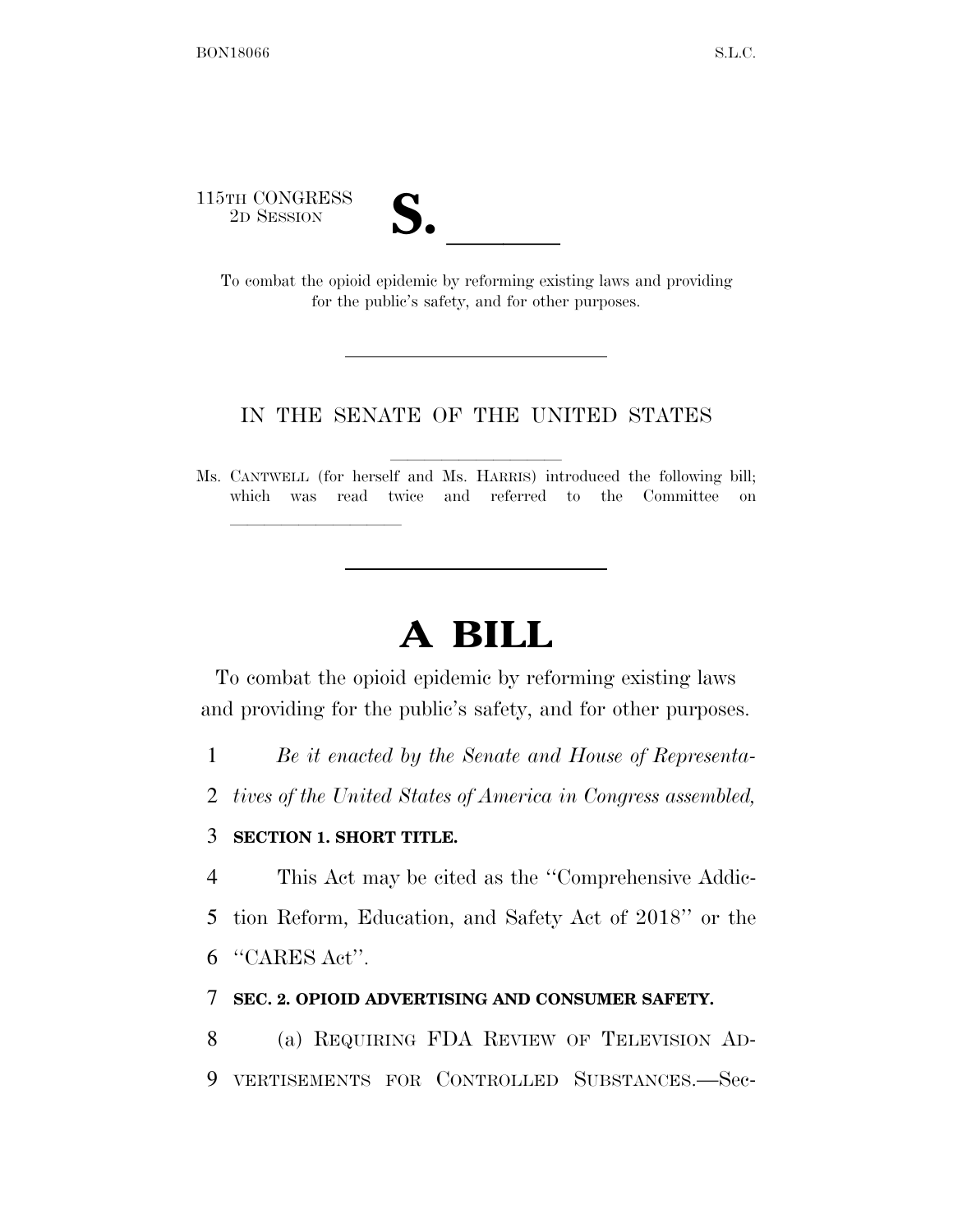| $\mathbf{1}$   | tion 503C of the Federal, Food, Drug, and Cosmetic Act     |
|----------------|------------------------------------------------------------|
| $\overline{2}$ | $(21 \text{ U.S.C. } 353c)$ is amended—                    |
| 3              | $(1)$ in subsection $(a)$ , by striking "The Sec-          |
| $\overline{4}$ | retary" and inserting "Subject to subsection (f), the      |
| 5              | Secretary";                                                |
| 6              | $(2)$ in subsection $(e)$ , by inserting "or $(f)$ " after |
| 7              | "subsection $(e)$ ";                                       |
| 8              | $(3)$ by redesignating subsection $(f)$ as sub-            |
| 9              | section $(g)$ ; and                                        |
| 10             | $(4)$ by inserting after subsection (e) the fol-           |
| 11             | lowing:                                                    |
| 12             | "(f) ADVERTISEMENTS FOR CONTROLLED<br>$SUB-$               |
| 13             | STANCES.                                                   |
| 14             | "(1) IN GENERAL.—In the case of a television               |
| 15             | advertisement for a controlled substance (as defined       |
| 16             | in section 102 of the Controlled Substances Act)—          |
| $17\,$         | $\lq\lq$ the Secretary shall require the sub-              |
| 18             | mission of such advertisement under subsection             |
| 19             | $(a)$ ; and                                                |
| 20             | $\lq\lq$ (B) the sponsor of such advertisement             |
| 21             | may not disseminate the advertisement until the            |
| 22             | Secretary has conducted the review under this              |
| 23             | section.                                                   |
| 24             | "(2) AUTHORIZATION OF APPROPRIATIONS.-                     |
| 25             | There is authorized to be appropriated $$5,000,000$        |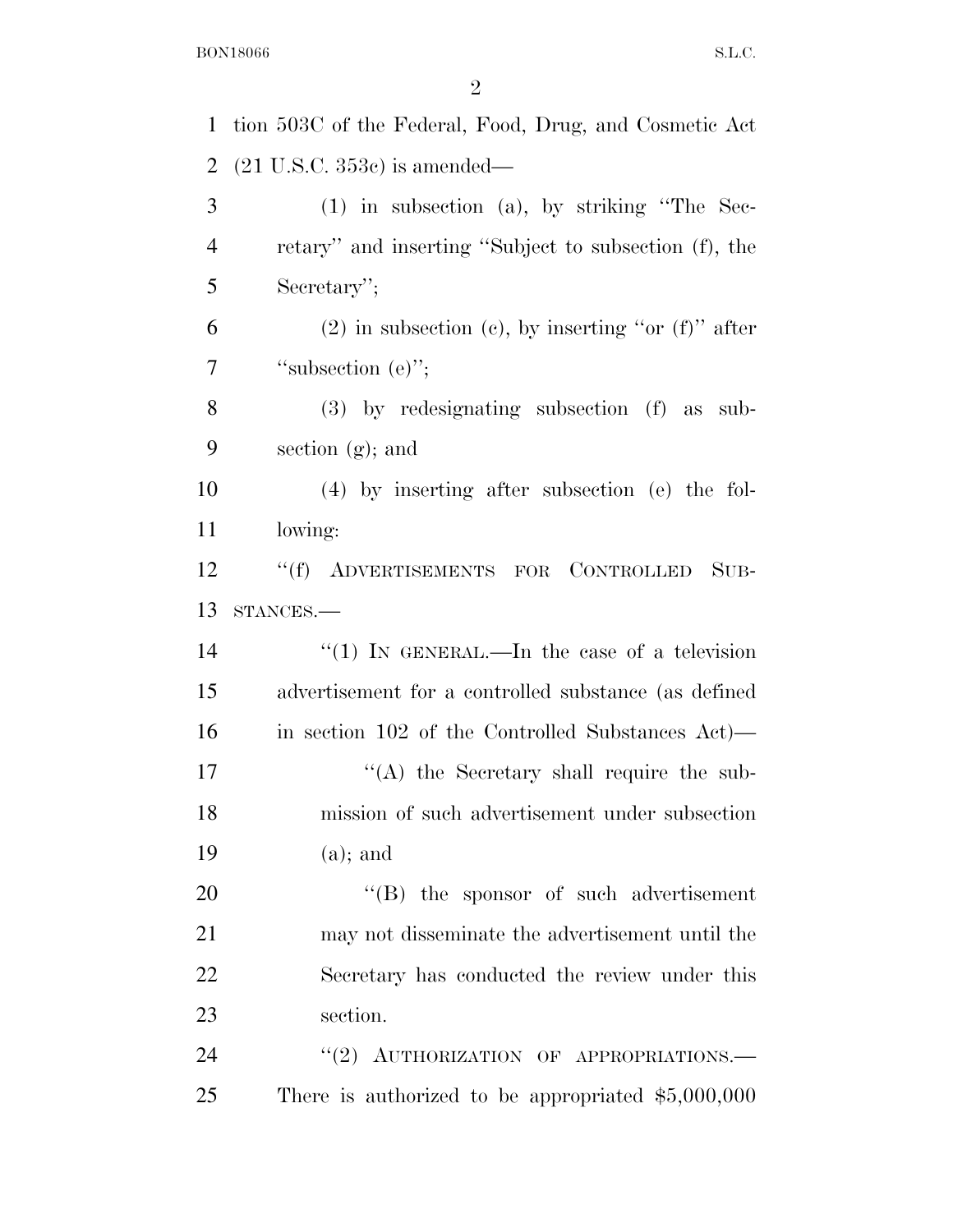for the period of fiscal years 2019 through 2023 to increase the proficiency and speed of the Secretary in conducting and reviewing television advertise- ments for controlled substances (as so defined) under this section.''.

 (b) ENFORCEMENT.—Section 301 of the Federal, Food, Drug, and Cosmetic Act (21 U.S.C. 331) is amend-ed by adding at the end the following:

 ''(eee) The failure to comply with the requirements under section 503C(f).''.

 (c) RULE OF CONSTRUCTION.—No amendment made by this section shall preclude the enforcement, under any relevant civil or other enforcement authority, of a State consumer protection statute.

## **SEC. 3. INCREASING CIVIL AND CRIMINAL PENALTIES.**

 Section 402(c) of the Controlled Substances Act (21 U.S.C. 842(c)) is amended—

18 (1) in paragraph  $(1)(B)$ , by striking "shall not exceed \$10,000.'' and inserting the following: ''shall not exceed—

21  $\frac{1}{1}$  except as provided in clause (ii), \$10,000; and

23 ''(ii) if the violation is committed by a manufacturer of opioids and relates to the reporting of suspicious orders for opioids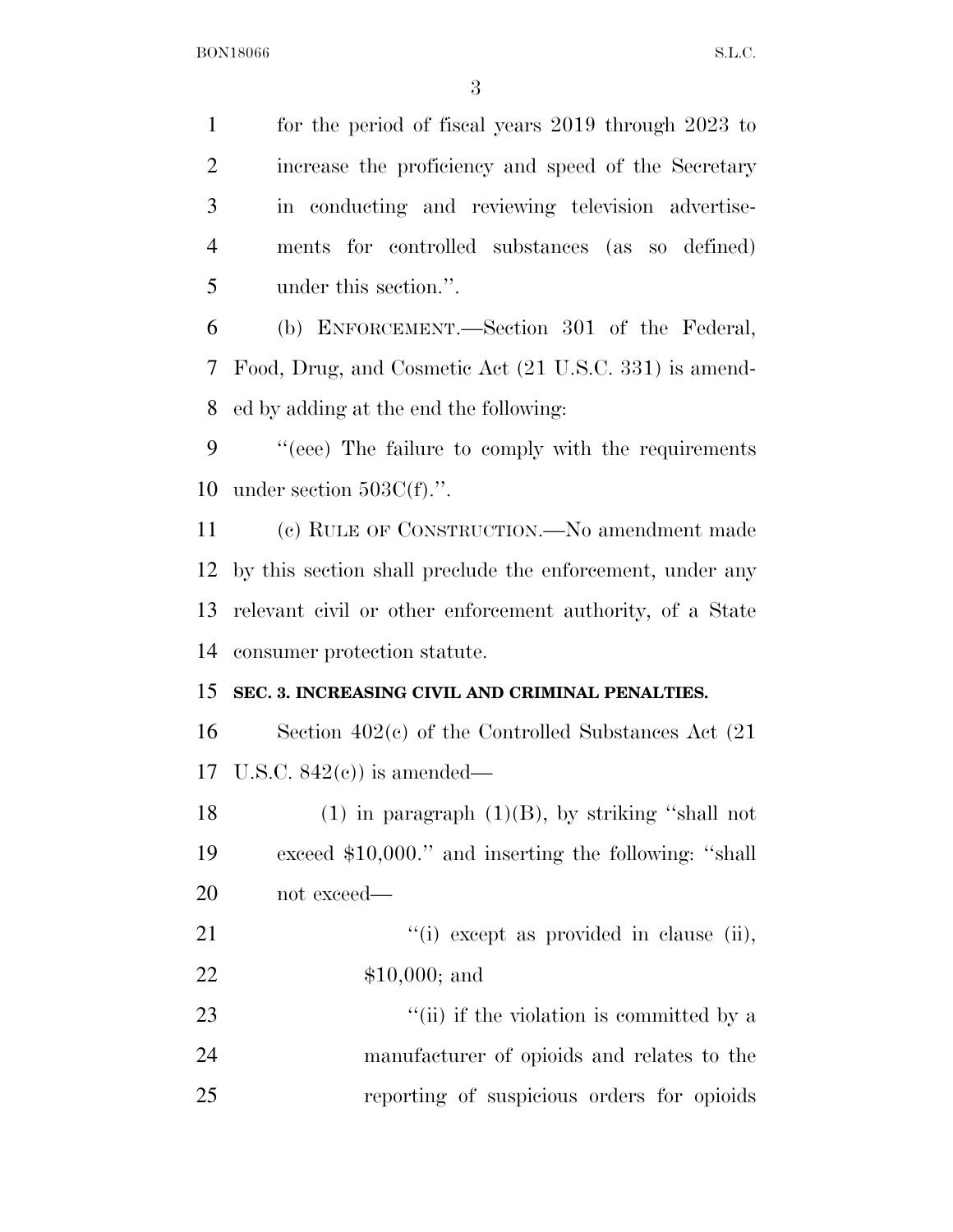BON18066 S.L.C.

| $\mathbf{1}$   | failing to maintain effective controls<br>or                  |
|----------------|---------------------------------------------------------------|
| $\overline{2}$ | against diversion of opioids, $$100,000."$ ;                  |
| 3              | and                                                           |
| $\overline{4}$ | $(2)$ in paragraph $(2)$ —                                    |
| 5              | $(A)$ in subparagraph $(A)$ , by inserting "or                |
| 6              | (D)" after "subparagraph $(B)$ "; and                         |
| 7              | (B) by adding at the end the following:                       |
| 8              | "(D) In the case of a violation referred to in subpara-       |
| 9              | graph $(A)$ that was a violation of paragraph $(5)$ or $(10)$ |
| 10             | of subsection (a) committed by a manufacturer of opioids      |
| 11             | that relates to the reporting of suspicious orders for        |
| 12             | opioids or failing to maintain effective controls against di- |
| 13             | version of opioids, the criminal fine under title 18, United  |
| 14             | States Code, shall not exceed \$500,000.".                    |
| 15             | SEC. 4. OPIOID MANUFACTURER ACCOUNTABILITY AND                |
| 16             | <b>COMBATTING DIVERSION.</b>                                  |
| 17             | (a) PUBLICATION OF CERTAIN RECORDS.—Not later                 |
| 18             | than 1 year after the date of enactment of this Act, and      |
| 19             | every year thereafter, the Administrator of the Drug En-      |
|                |                                                               |

 forcement Administration shall publish in the Federal Register and on the Internet website of the Drug Enforce- ment Administration the prior conviction records under Federal and State law of manufacturers of opioids, as de-24 scribed in section  $303(a)(4)$  of the Controlled Substances Act (21 U.S.C. 823(a)(4)).